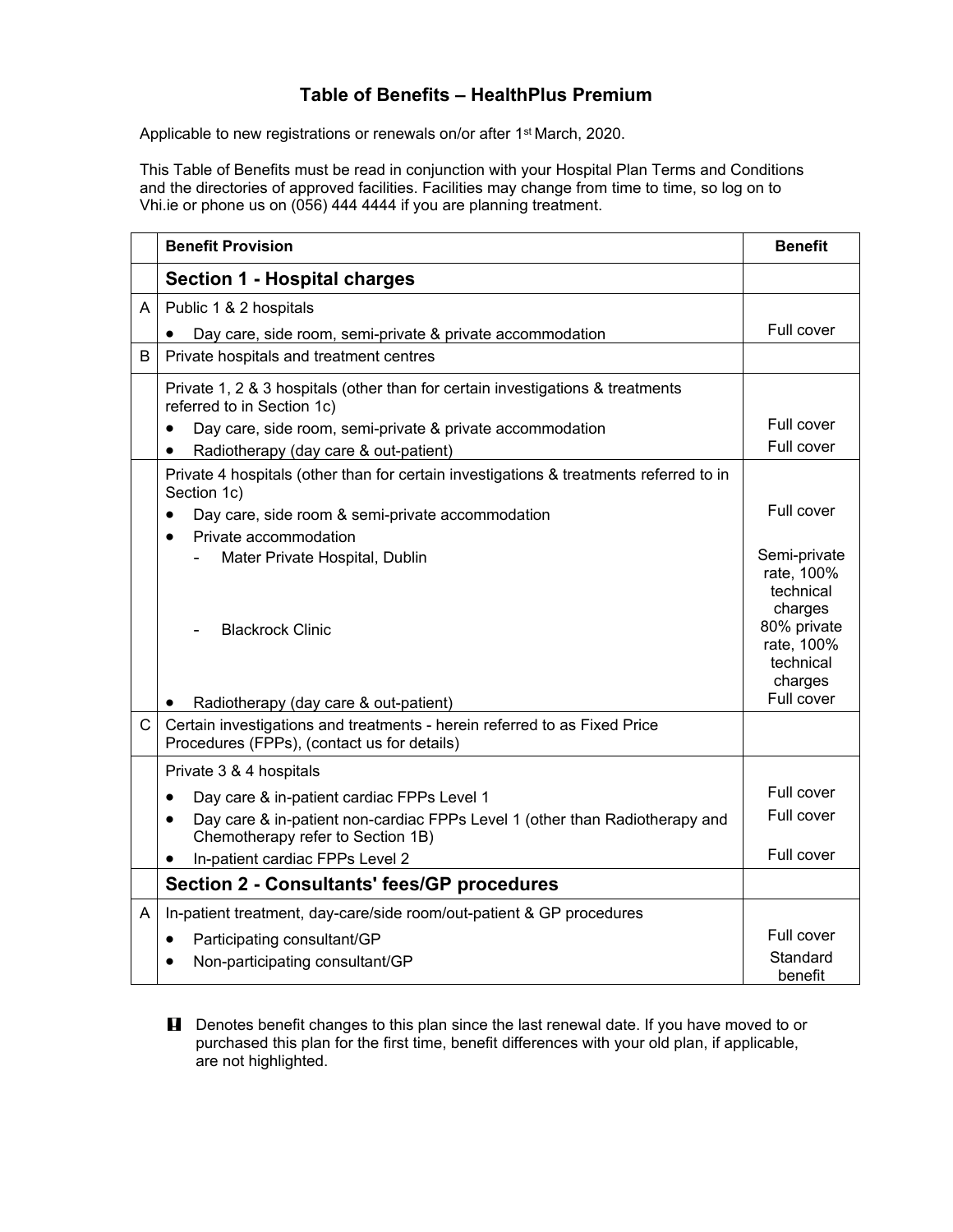|   | Section 3 - Psychiatric cover (read in conjunction with Section<br>1)                                                                                                                                          |                                                                                    |
|---|----------------------------------------------------------------------------------------------------------------------------------------------------------------------------------------------------------------|------------------------------------------------------------------------------------|
| A | In-patient psychiatric cover                                                                                                                                                                                   | 180 days                                                                           |
| B | Day care psychiatric treatment for approved day care programmes                                                                                                                                                | Contact us for<br>further details                                                  |
| C | In-patient treatment for alcoholism, drug or other substance abuse in any 5 year<br>period                                                                                                                     | 91 days                                                                            |
| D | Out-patient mental health therapy - 12 visits in an approved out-patient mental<br>health centre $H$                                                                                                           | €75 per visit                                                                      |
|   | <b>Section 4 - Maternity</b>                                                                                                                                                                                   |                                                                                    |
| A | Normal confinement                                                                                                                                                                                             |                                                                                    |
|   | Public hospital benefit (up to 3 days)                                                                                                                                                                         | Full cover                                                                         |
|   | Caesarean delivery (as per hospital benefits listed)                                                                                                                                                           | <b>Refer Section</b>                                                               |
|   | Home birth benefit                                                                                                                                                                                             | €3,400                                                                             |
| B | In-patient maternity consultant fees (per Schedule of Benefits for Professional<br>Fees)                                                                                                                       | Agreed<br>charges                                                                  |
|   | Section 5 - Cancer care and other benefits <b>H</b>                                                                                                                                                            |                                                                                    |
| A | Genetic testing for cancer                                                                                                                                                                                     |                                                                                    |
|   | Initial consultation for genetic testing for cancer *<br>٠                                                                                                                                                     | €125                                                                               |
|   | Genetic test - for specified genetic mutations to be carried out in an approved<br>$\bullet$<br>clinic *                                                                                                       | Full cover                                                                         |
|   | Preventative (Prophylactic) treatment following on from the genetic test                                                                                                                                       | Covered up to<br>the levels for<br>hospital<br>treatment<br>listed in<br>Section 1 |
|   | * These benefits are available immediately for existing Vhi customers with no<br>waiting periods. There is a 26 week new conditions waiting period for new joiners.                                            |                                                                                    |
| В | Mammograms in an approved mammogram centre in each 24 month period,<br>covered in accordance with our rules (contact us for details)                                                                           | Full cover                                                                         |
| С | Cancer care support - one night's accommodation for each treatment                                                                                                                                             | €100 per night                                                                     |
| D | Manual lymph drainage following cancer treatment - 10 visits                                                                                                                                                   | €50 per visit                                                                      |
| E | Clinical psychology counselling for oncology treatment (psycho oncology<br>counselling) - 10 visits                                                                                                            | Refer section<br>9                                                                 |
| F | Additional cancer support benefits                                                                                                                                                                             |                                                                                    |
|   | Wig/ hairpiece, post-mastectomy bra, swimsuit, surgical prosthesis following<br>cancer treatment<br>No excess applies, but subject to the benefit maximum for medical and surgical<br>appliances set out below | Full cover                                                                         |
| G | Other benefits in Section 5                                                                                                                                                                                    |                                                                                    |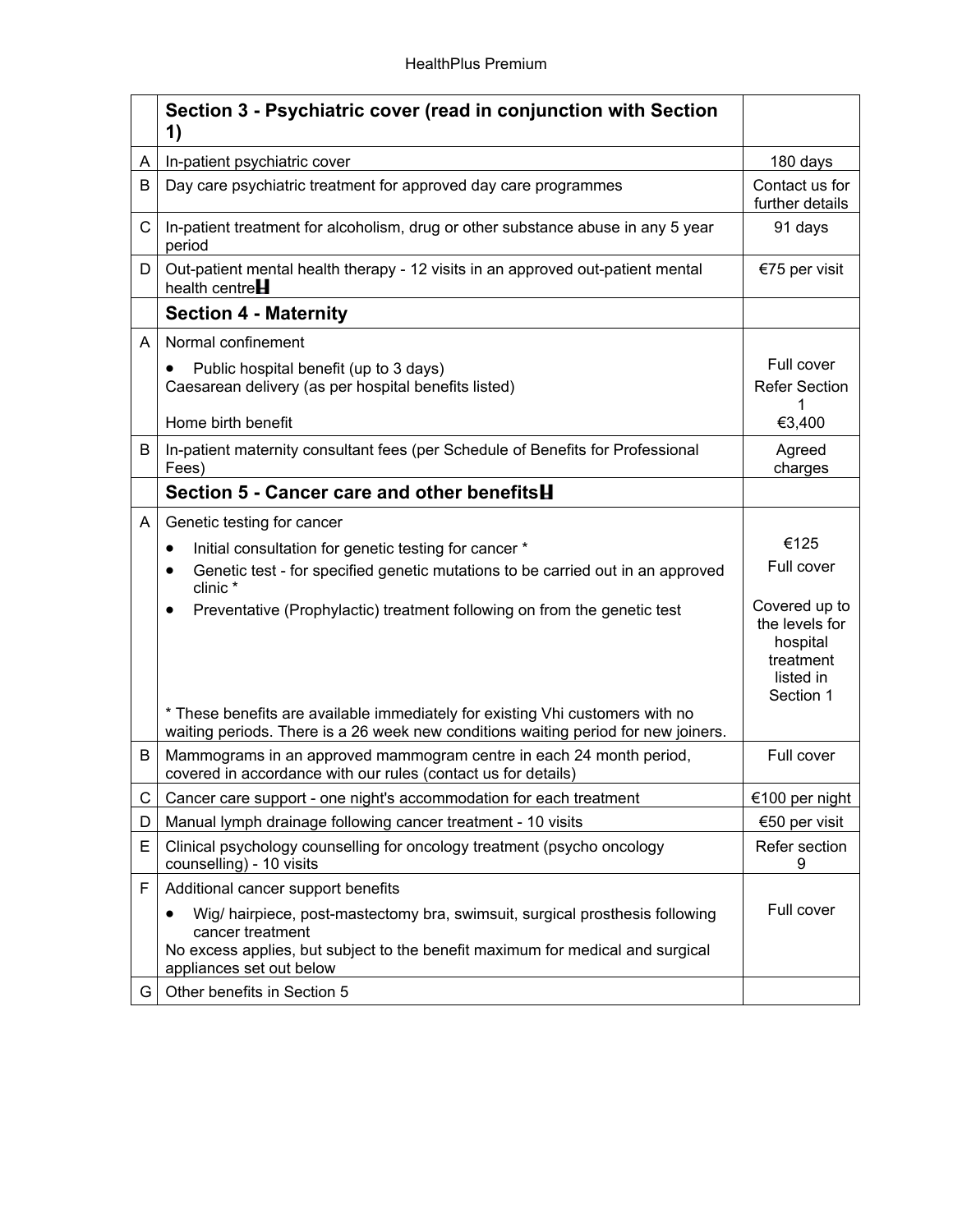|   | Convalescent care - first 14 nights towards the cost of semi-private or private room<br>accommodation                                                         | €64 per night             |
|---|---------------------------------------------------------------------------------------------------------------------------------------------------------------|---------------------------|
|   | Vhi Healthcare approved medical and surgical appliances - subject to an excess of<br>€300 per member per year (contact us for details of eligible appliances) | €6,400 per<br>member year |
|   | Vhi Hospital@Home                                                                                                                                             | Full cover                |
|   | Child home nursing - 14 days per calendar year                                                                                                                | €100 per day              |
|   | Parent accompanying child - 14 days per calendar year, following a stay in excess<br>of 3 days in hospital                                                    | €40 per day               |
|   | <b>Vhi VisionCare</b>                                                                                                                                         |                           |
|   | Vhi VisionCare E-Screen (available through Vhi.ie/myvhi)<br>$\bullet$                                                                                         | Full cover                |
|   | Comprehensive eye exam carried out by a VSP eye-care professional in each<br>24 month period                                                                  | Full cover                |
|   | <b>Section 6 - Transport costs</b>                                                                                                                            |                           |
| A | Transport costs (covered in accordance with our rules)                                                                                                        | Agreed<br>charges         |
|   | Section 7 - Cover outside Ireland                                                                                                                             |                           |
| A | Emergency treatment abroad                                                                                                                                    | €100,000                  |
| В | Elective treatment abroad (subject to prior approval)                                                                                                         |                           |
|   | Surgical procedures available in Ireland (as per level of cover in Ireland)<br>$\bullet$                                                                      | €100,000                  |
|   | Treatment not available in Ireland<br>$\bullet$                                                                                                               | €100,000                  |
|   | Section 8 - Out-patient scans, covered in accordance with our<br>rules (refer to the Directory of Approved Out-patient Scan<br><b>Centres)</b>                |                           |
| A | MRI scans                                                                                                                                                     |                           |
|   | Centres with direct pay arrangements (Vhi pay directly)<br>٠                                                                                                  | Full cover                |
|   | Pay & claim back centres (subject to an excess of €125 per scan)<br>٠                                                                                         | Covered                   |
| B | PET-CT scans (covered in accordance with our rules)                                                                                                           | Full cover                |
| C | CT scans                                                                                                                                                      |                           |
|   | Non-oncology direct pay centres (Vhi pay directly)                                                                                                            | Full cover                |
|   | Oncology direct pay centres (Vhi pay directly)                                                                                                                | Full cover                |
|   | Section 9 - Consultant & diagnostics benefits H                                                                                                               |                           |
| A | <b>Consultant visits</b>                                                                                                                                      | €90                       |
| B | X-rays & Scans                                                                                                                                                |                           |
|   | X-rays & Scans - in an approved centre                                                                                                                        | €45                       |
|   | X-rays & Scans - reporting and interpreting results (consultant fee)                                                                                          | €90                       |
| С | <b>Blood Tests</b>                                                                                                                                            |                           |
|   | Blood Tests - in an approved centre                                                                                                                           | €45                       |
|   | Blood Tests - reporting and interpreting results (consultant fee)                                                                                             | €90                       |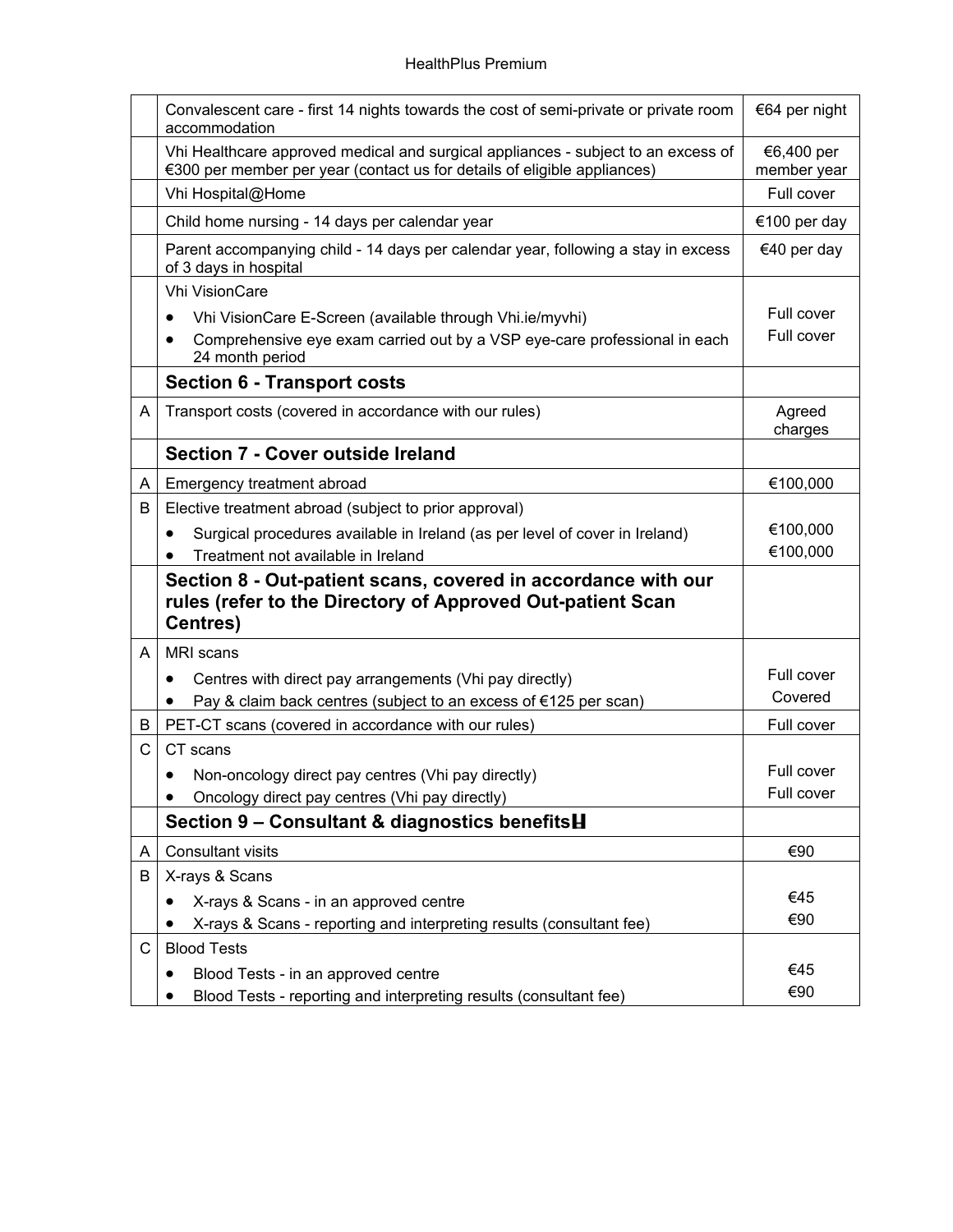|    | Annual excess - per member, per year                                                                                                                                                                                                                                                           | €100          |
|----|------------------------------------------------------------------------------------------------------------------------------------------------------------------------------------------------------------------------------------------------------------------------------------------------|---------------|
|    | Annual maximum for section 9 and section 10 combined - per member, per year                                                                                                                                                                                                                    | €2,000        |
|    | Section 10 - Day-to-day benefits <b>H</b>                                                                                                                                                                                                                                                      |               |
| A  | General practitioner - 12 visits                                                                                                                                                                                                                                                               | €45           |
| B  | Dental practitioner - 12 visits                                                                                                                                                                                                                                                                | €45           |
| C  | Physiotherapist - 12 visits                                                                                                                                                                                                                                                                    | €45           |
| D  | Practice nurse visit - 12 visits                                                                                                                                                                                                                                                               | €45           |
| Е  | Pre- and post-natal care (combined visits)*                                                                                                                                                                                                                                                    | €385          |
| F  | Chiropractor / Occupational Therapist / Chiropodist / Podiatrist / Orthoptist /<br>Dietician / Nutritionist / Osteopath / Physical Therapist / Acupuncture /<br>Reflexologist / Strength & conditioning coach visit / Speech therapy - 12<br>combined visits                                   | €45           |
| G. | Clinical psychology counselling for oncology treatment (psycho oncology<br>counselling) $* - 10$ visits                                                                                                                                                                                        | €50 per visit |
| H  | Accident & emergency cover - 1 visit                                                                                                                                                                                                                                                           | €100          |
| L  | Optical – eye tests and glasses/contact lenses - in each 24 month period<br>(^Payment will be made directly to the provider if attending a VSP network<br>provider, and will not be subject to the annual excess or the annual maximum)                                                        | €100^         |
| J  | Hearing Test in each 2 year period                                                                                                                                                                                                                                                             | €45           |
| K. | Vhi Online Doctor - 12 visits (available through the Vhi App)*                                                                                                                                                                                                                                 | Full cover    |
| L  | Health screening – covered for one of the following screening programmes in each<br>24 month period*                                                                                                                                                                                           |               |
|    | Lifestage screening, HeartCheck or CancerCheck in a Vhi Medical Centre<br>$\bullet$                                                                                                                                                                                                            | Full cover    |
|    | Executive health screening at the Blackrock Clinic<br>٠                                                                                                                                                                                                                                        | Full cover    |
|    | Executive health screening at the Mater Private Hospital Dublin                                                                                                                                                                                                                                | Full cover    |
| м  | Dexa scans in an approved dexa scan centre (covered in accordance with our<br>rules, contact us for details)*                                                                                                                                                                                  | Full cover    |
| N  | Cardiac Care Programme*                                                                                                                                                                                                                                                                        |               |
|    | Medfit cardiac care programme - in each 24 month period<br>$\bullet$                                                                                                                                                                                                                           | €500          |
|    | Urgent cardiac care benefit                                                                                                                                                                                                                                                                    | €500 per year |
|    | Medfit cardiac rehabilitation programme                                                                                                                                                                                                                                                        | €500 per year |
| O  | Joint Care Programme*                                                                                                                                                                                                                                                                          |               |
|    | Joint Care Screening to assess your mobility levels carried out by a<br>Physiotherapist employed by The Physio Company in each 24 month period,<br>covered in accordance with our rules. To make a booking, contact The Physio<br>Company at (01) 5180011. Details available at Vhi.ie/members | Full cover    |
|    | Joint Care Physiotherapy carried out by a Physiotherapist employed by The<br>٠<br>Physio Company subject to referral from Joint Care Screening - up to 3 visits                                                                                                                                | Full cover    |
| P  | Vhi SwiftCare benefit - unlimited visits (minor injury clinic)<br>*subject to an excess of €50                                                                                                                                                                                                 | 100%*         |
|    | Vhi SwiftCare appointment services*                                                                                                                                                                                                                                                            |               |